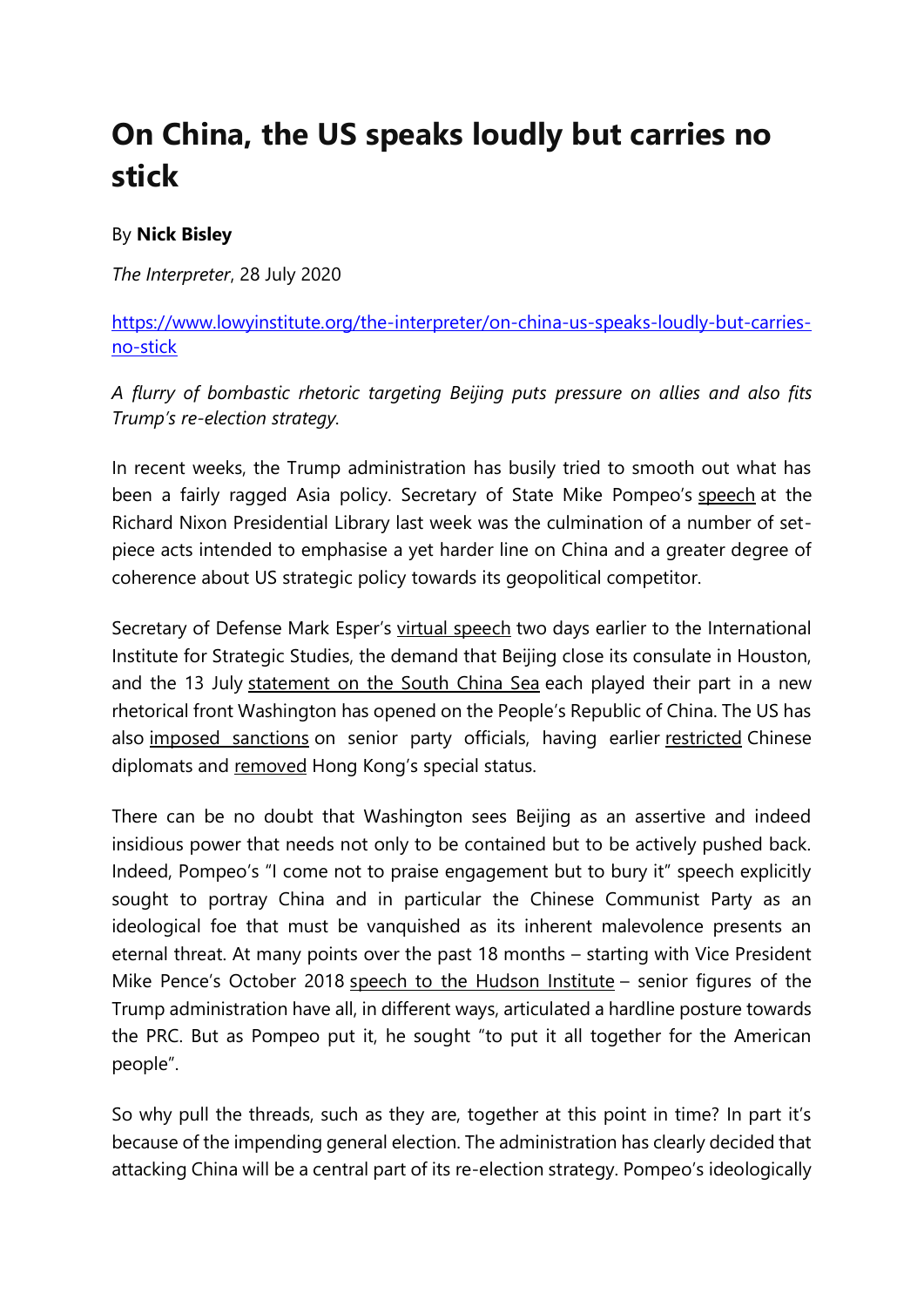soaked rhetoric was intended to frame US policy towards the PRC in world historical terms as part of an election gambit that presents Trump as a tough leader who had the strength to break with the established approach. Biden will be portrayed as a sellout lacking the moral fortitude to defend American values. In an election year, the domestic politics of foreign policy is always higher than normal – in 2020, it may well be at an all-time high.

It is also about signalling that the US will to do more across the board to push back against the PRC. The message sent by sailing aircraft carrier battlegroups, declaring the PRC's South China Sea claims illegal and a series of high-octane speeches is clear: Washington intends to act in ways that it has not previously to pressure the PRC. Partners in Tokyo, Seoul, Canberra and elsewhere should also get the message – Washington expects you to do more as well. Esper's speech almost literally walked its way through every partner in the region, showing not just that the US has more friends than Beijing does, but also that it has increased expectations.

The Trump administration's first-term regional policy has been an incoherent mess. While these latest moves are an attempt to achieve more consistency than in the past, it is more than likely that the gambit to toughen up on China will fail to achieve its desired ends. There are several reasons for this beyond the basic fact that the government under Trump has been unable to develop and advance a consistent approach to US interests in Asia.

The contrast in tone and means between the White House's China strategy [published](https://www.whitehouse.gov/wp-content/uploads/2020/05/U.S.-Strategic-Approach-to-The-Peoples-Republic-of-China-Report-5.20.20.pdf) in May and the content of Pompeo's speech is illustrative of an administration that speaks in multiple and non-harmonic voices about its Asia policy. Equally, the tough messaging sits uncomfortably with the reality of presidential action in relation to China, most obviously the [limp](https://www.lowyinstitute.org/the-interpreter/us-elbowing-australia-and-allies-race-china-market) January trade deal and the [soft](https://www.reuters.com/article/us-trump-china/trump-praises-chinese-president-extending-tenure-for-life-idUSKCN1GG015)  [treatment](https://www.reuters.com/article/us-trump-china/trump-praises-chinese-president-extending-tenure-for-life-idUSKCN1GG015) of Xi Jinping by Donald Trump over many years.

As the Brookings Institute's Tom Wright has [pointed out,](https://www.theatlantic.com/ideas/archive/2020/07/pompeos-surreal-speech-on-china/614596/) one of the major problems with the framing of US policy in values-based terms is that it is at odds with key aspects of US foreign policy under Trump. Washington has signalled highly inconsistent attitudes toward human rights, democracy promotion and values more generally. He has been cavalier in the treatment of democratic allies, while [according](https://www.axios.com/trump-uighur-muslim-bolton-73ebf1e2-9d34-4aaf-a9ba-17340d2847e4.html) to former national security advisor John Bolton, he encouraged the PRC's horrific treatment of Uyghurs, to say nothing of Trump's heedless approach to democratic norms domestically.